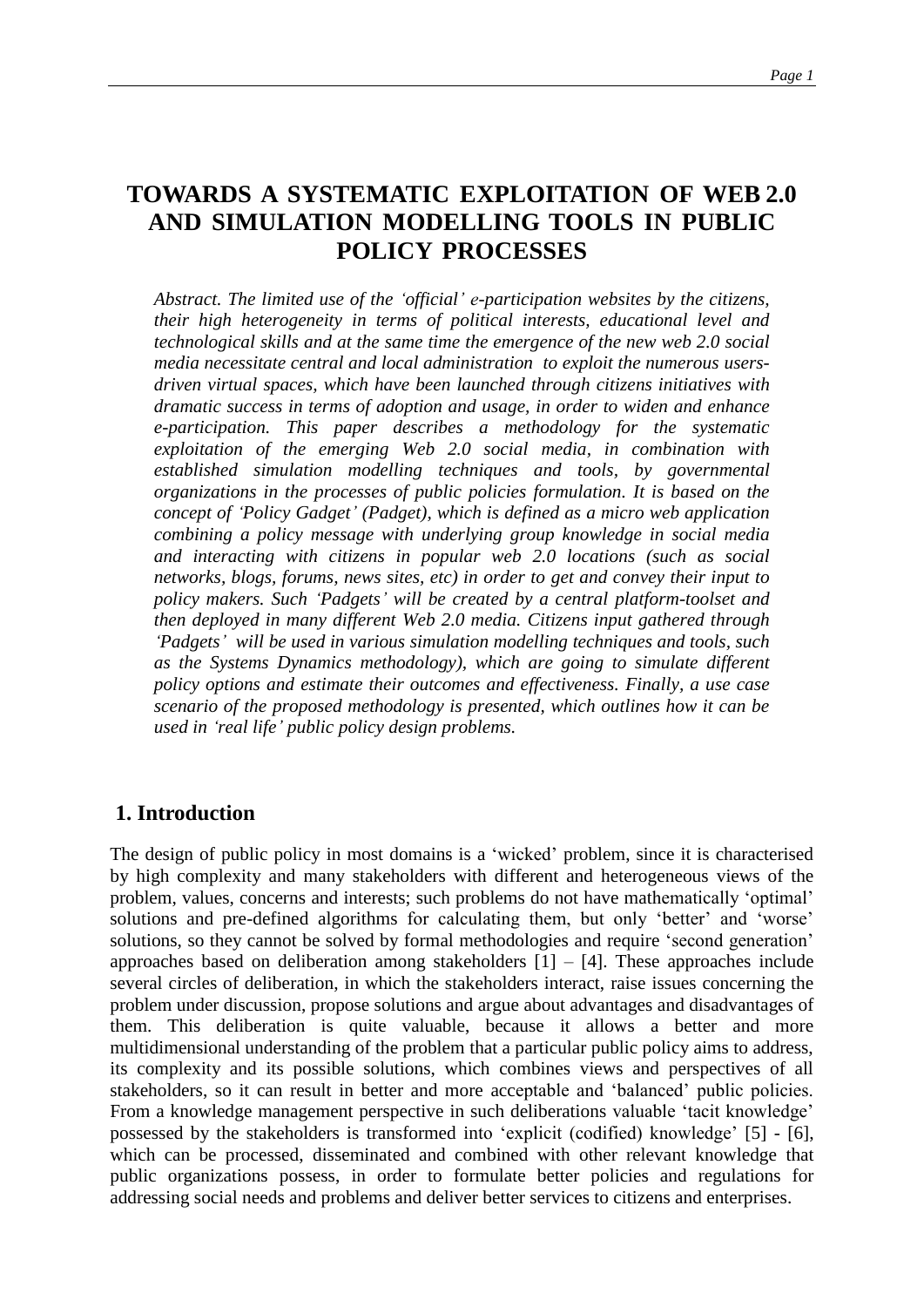For these reasons a new model of democracy has emerged, which is termed "participatory democracy"  $[7] - [11]$ , and combines decision making by citizens' elected representatives with citizens' participation, with the latter not replacing but supporting and enhancing the former. A key principle of this model is that "the equal right to self-development can only be achieved in a participatory society, a society which fosters a sense of political efficacy, nurtures a concern for collective problems and contributes to the formation of a knowledgeable citizenry capable of taking a sustained interest in the governing process" (Held 1987, [9], p. 262). Row and Frewer (2004) [11] define public participation as "the practice of consulting and involving members of the public in the agenda-setting, decisionmaking and policy forming activities of organizations or institutions responsible for policy development'. Public participation constitutes a move away from an 'elitist model', in which managers and experts are the basic source of regulations and public policies, to a new model, in which citizens have a more active role and voice. Participatory democracy attempts to give a solution in the so called "deficit of democracy" and the abstention and disengagement of citizens from politics. The development and increasing penetration of information and communication technologies (ICT), and Internet in particular, in many countries enables the extensive application of the above principles through electronic media, which has been termed as e-participation  $[12] - [15]$ . According to the OECD  $[12]$ ,  $[13]$  e-participation is defined as the use of ICTs for supporting the provision of information to the citizens concerning government activities and public policies, the consultation with the citizens and also their active participation.

However, despite the high public investments that have been made in many countries by government organizations for developing "official" e-participation websites aiming to inform citizens on various public policies under formulation and have various types of interactions and consultations with them, their use by the citizens has been in general limited and below the initial expectations [16]; most of these official e-participation spaces were largely unknown to the general public due to the high costs of promotion and the slow pace of dissemination, while the topics dealt with were sometimes distant from people"s daily problems and priorities, so that content contributions by non experts was inhibited. These problems, in combination with the high heterogeneity of citizens in terms of political interests, educational level and technological skills, and at the same time the emergence of the new Web 2.0 social media necessitate government to exploit the numerous users-driven Web 2.0 virtual spaces, which have been launched through citizens initiatives with dramatic success in terms of adoption and usage, for widening and enhancing e-participation. Web 2.0 initially had a big impact on the social life of people, and later on several private sector industries, such as advertising and media; however, recently there has been some first evidence that Web 2.0 applications are relevant for supporting various tasks in many different domains of government, including public participation [17].

In this direction this paper describes a methodology for the systematic exploitation of the emerging Web 2.0 social media, in combination with the "established" simulation modelling techniques and tools, by central and local government organizations in the processes of public policies formulation. Though in recent literature are presented some guidelines and frameworks for the exploitation of Web 2.0 by private sector firms [18], [19], something similar for the public sector is missing. In particular, the proposed methodology aims at bringing together two well established domains, the mashup architectural approach of Web 2.0 for creating web applications (gadgets) and the simulation modelling techniques and tools for analyzing complex system behaviour, such as System Dynamics [20]. It is based on the concept of 'Policy Gadget' (Padget), which is a micro web application combining a policy message with underlying group knowledge in social media (in the form of content and user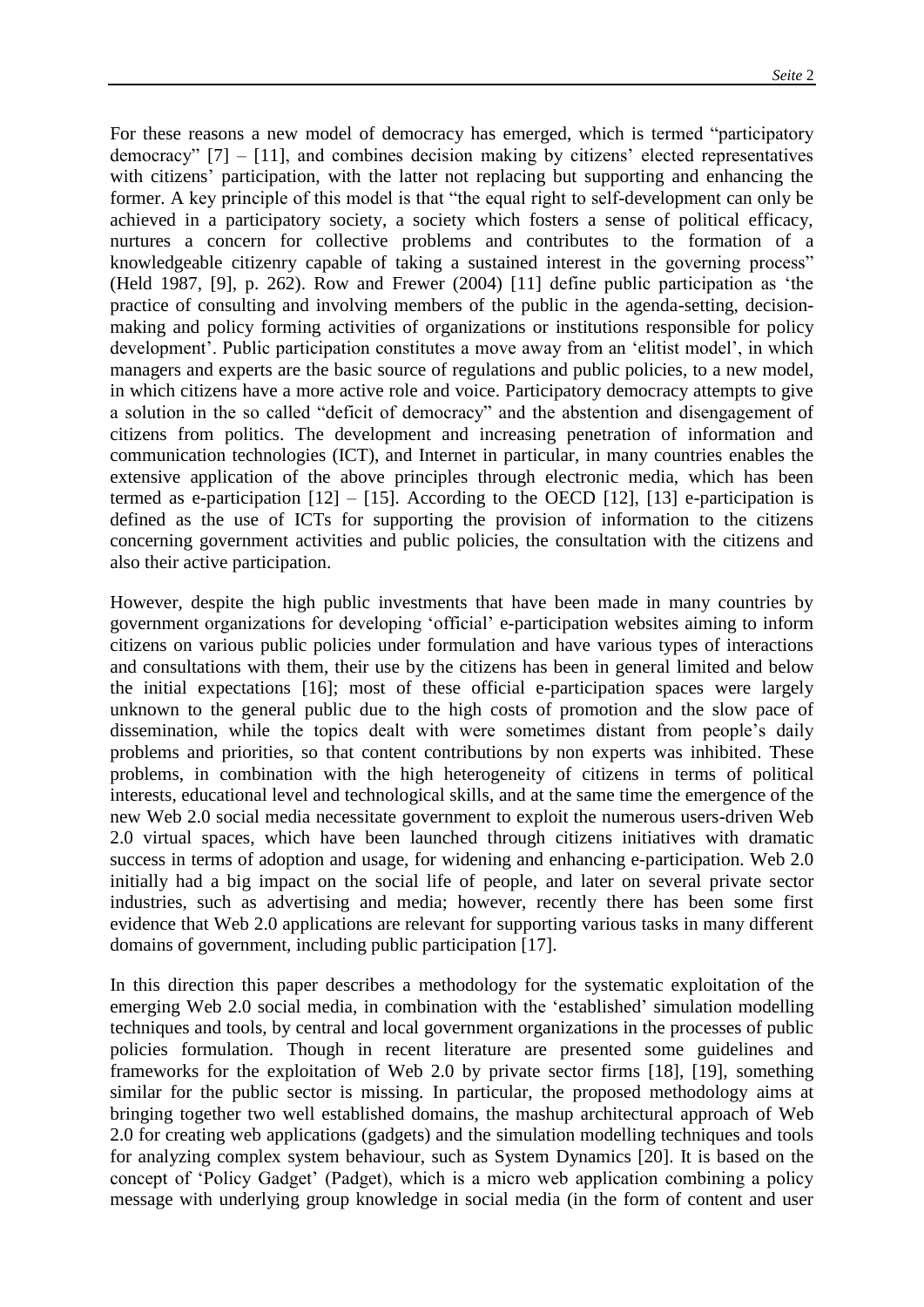activities) and interacting with citizens in popular web 2.0 locations (such as social networks, blogs, forums, news sites, etc) in order to get and convey their input to policy makers. This methodology is going to be validated through "real life" pilots in the PADGETS project (its full title being "Policy Gadgets Mashing Underlying Group Knowledge in Web 2.0 Media www.padgets.eu) supported by the Seventh Framework Programme (ICT for Governance and Policy Modelling research initiative) of the European Commission. In particular, in this project Padgets will be created by a central platform-toolset and then deployed in many different Web 2.0 media. Citizens input from them will be used as an input in various simulation modelling techniques and tools, such as the Systems Dynamics, which are going to simulate different policy options and estimate their outcomes and effectiveness.

The paper is structured in seven sections. In section 2 the background and foundations of the proposed methodology is outlined, which includes results from previous research on the use of web 2.0 in government and simulation modelling. Then in section 3 the fundamentals of our methodology are presented, while in section 4 the architecture of the central platform for creating and deploying Padgets is described. Section 5 presents an application scenario of the proposed methodology, which outlines how it can be used in "real life" public policy design problems. Finally, section 6 summarizes the conclusions and the next steps we are going to take for validating the proposed methodology.

### **2. Background**

#### 2.1 Web 2.0 and Government

Web 2.0 is defined as a set of technologies, applications and values [17], [21]. In particular, from the technological point of view, the building blocks of Web 2.0 are a number of new technologies, such as Ajax, XML, Open API, Microformats, Flash/Flex, which have been developed and introduced aiming to increase the usability, integration and re-use of web applications. Based on these technologies some applications have been developed, which enable easy content creation and publishing, information sharing and collaboration, such as Blog, Wiki, Podcast, RSS feeds, Social networks, Massive Multiplayer Online Games, etc. These applications share some common values. They build on the knowledge and skills of the user, and enable the user to build content and services (termed as the 'user as producer' value), reducing the content and services producer and consumer dichotomy. User contributions can be made more meaningful and rich through collaboration and networking among users, while the quality control filtering relies strongly on peer review by other users (termed as the "collective intelligence" value). Also, applications are first released in beta format in order to include early user feedback, and very often are continuously improved (this termed as the "perpetual beta" value), rather than following a linear development process. Finally in Web 2.0 usability is highly important, because the success of these applications rely critically on the quantity and quality of users" contributions, so their take-up is not only an index of success, but often a condition for their continued existence (this termed as the 'extreme ease of use' value).

Web 2.0 was initially used by people for personal and social communication, while later it was used by several private sector industries, such as advertising and media, and had an important impact on them. In recent literature are presented some guidelines and frameworks for the exploitation of Web 2.0 by private sector firms for marketing purposes [18], [19]. Recently, there has been some first evidence [17] that Web 2.0 applications are already being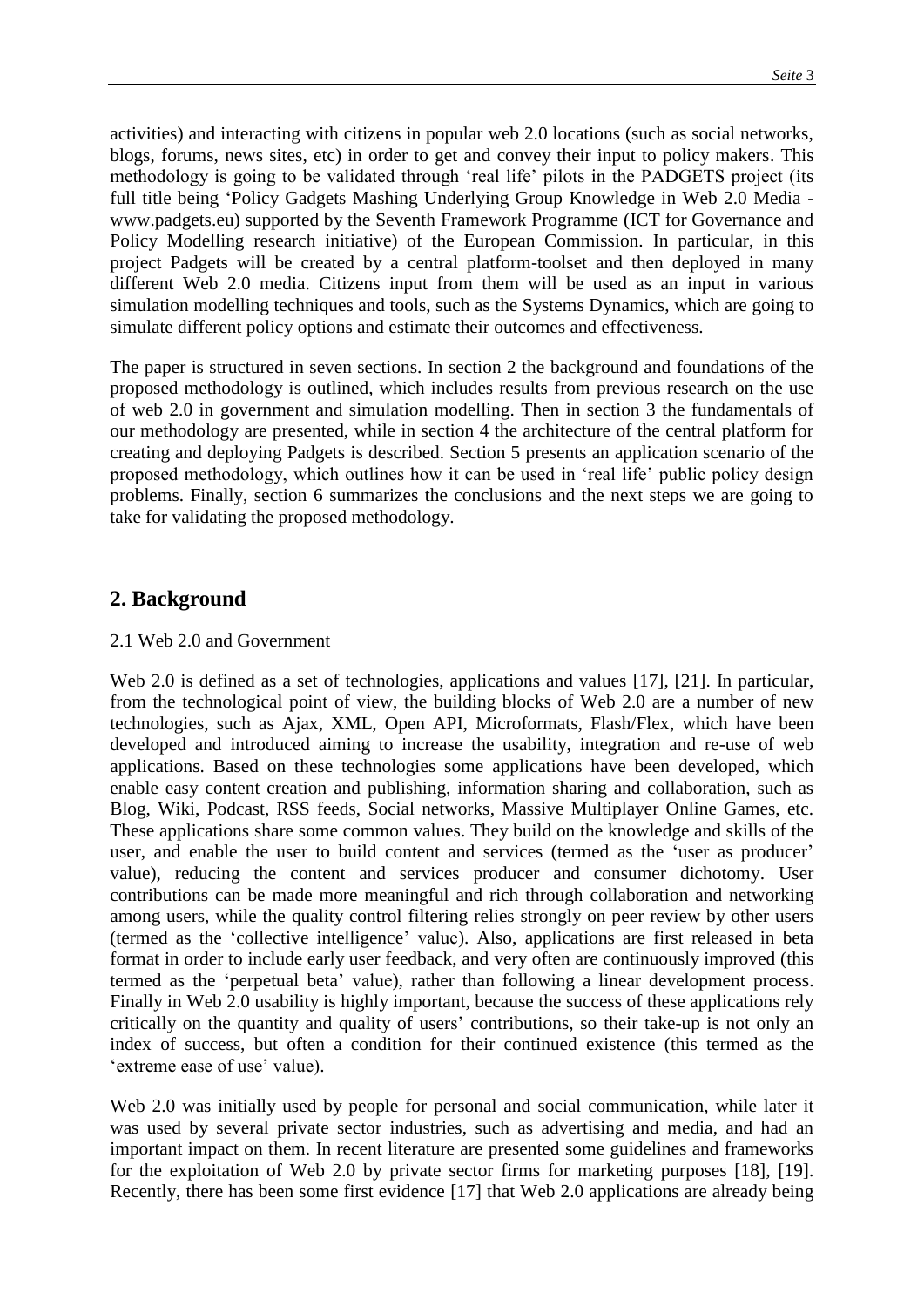used in government, not only for "soft" issues, such as public relations and public service announcements, but also for "core" tasks, such as intelligence services, reviewing patents, knowledge management, cross-agency collaboration, public services evaluation by citizens, regulation, law enforcement and public participation. These applications of Web 2.0 in government aim to and result in a more active "user" role, having as users both civil servants and citizens. In particular, they have four categories/levels of users: a) a smaller group of 'active users', who take an active part in designing and delivering content and services (e.g. public servants contributing to wiki-based intelligence reports in "Intellipedia", or citizens creating a new petition online), b) a larger number of users who support these services by providing comments and reviews (e.g. feedback on the treatment they have received at public hospitals in the 'PatientOpinion'), c) an even larger number of people who use these Web 2.0 applications and benefit from the content and services provided by other users (e.g. people reading other patients' comments on "PatientOpinion" and taking them into account in their decisions), and finally d) many more 'indirect' users, i.e. Internet users who, though they do not deliberately use Web 2.0 applications, provide input and intelligence that is transformed by Web 2.0 applications into services for other users (e.g. the act of buying a book on Amazon is exploited by the website functionality "Customers who bought this book also bought", or reading a newspaper article on elpais.com provides input into the "most read" section of the website). The use of web 2.0 in government can make it more simple, useroriented, transparent, accountable, participative, inclusive and also joined-up and networked. However, a comprehensive methodology and toolset for exploiting systematically web 2.0 social media by government organizations is missing, which would take into account relevant experience in the private sector [18], [19], and also the limited existing experience of the public sector it this area [17] and the special characteristics and objectives of government organizations; our research aims to contribute to filling this gap.

Focusing now on the area of public participation, previous research [16] has found that numerous e-participation experiments has been documented in Europe and abroad, which have used different technologies and various methodologies to purport to highly heterogeneous policy goals, however their usage by the citizens has been in general limited, much lower than expectations, and some important weaknesses have been identified:

- public administrations expected citizens to make the first step: to move forward from their own online environments to government websites for participating in public debates;

- the designated "official" spaces were largely unknown to the general public, mainly due to the high costs of promotion and the slow pace of dissemination;

- the topics discussed were sometimes distant from people"s daily problems and priorities, so that content contributions by non experts was inhibited;

- the tools adopted were not appropriate, or at least usable only by a rather reach and educated minority;

- the methodologies used for e-participation were not scalable, so they could only be adopted in pilot trials with a limited impact;

- and also the distribution of online users behavior was not taken into account (only a small minority of Internet users is willing to actively produce content or offer reviews/feedbacks).

The same research also concludes that the presence of a considerable variance across the population in terms of political interests, educational level and technological skills makes it very difficult to design effective e-participation systems "for all". For the above reasons it is concluded that a change of approach in the implementation of e-participation by government is necessary, taking into account and exploiting the development and high penetration of Web 2.0 and mobile communications. In particular, the increased capabilities for Internet users to create content and the birth of social networks have driven the development of more and more virtual spaces for the expression of political views, problems and needs. At the same time the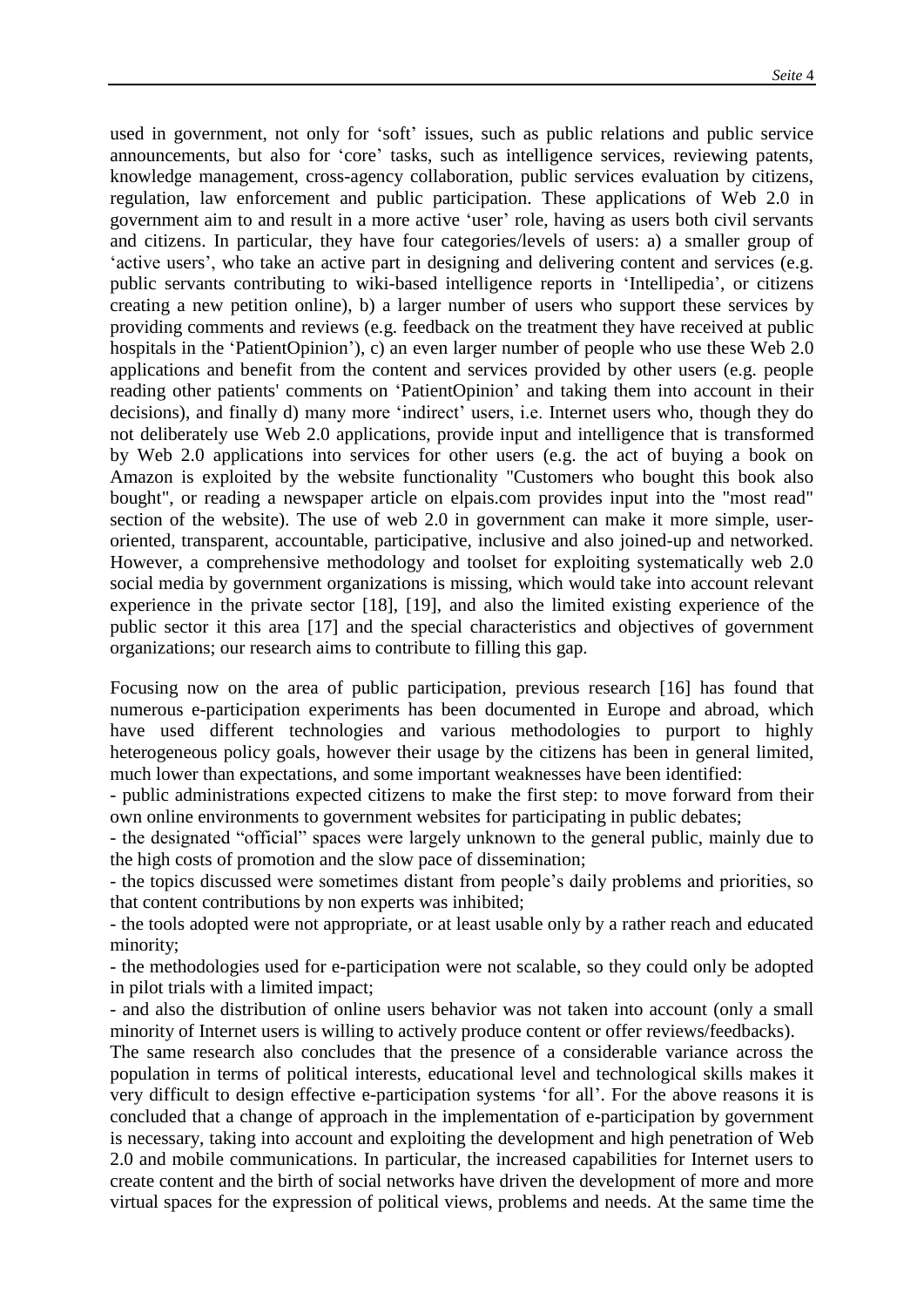pervasive diffusion of mobile Internet in most citizens" groups (even in less reach and educated ones, who make limited use of Internet) deserves a more careful consideration from e-participation designers. Therefore governments should become more aware of the social complexity, and at the same time the wealth of information that is already available and is continuously developed in citizens-initiated Web 2.0 social media, in order to increase the quantity, quality and inclusiveness of e-participation; they should make a step towards citizens rather than expecting the citizenry to move their content production activity onto the "official" spaces created for e-participation.

#### 2.2 Simulation Modelling

Modelling has been used for long time as a way of understanding complex social and technical systems, estimating their evolution/performance and solving problems that occur in the real world, especially when prototyping or experimenting with the real system is too costly or impossible [22]. Broadly it consists of three stages: i) mapping the problem from the real world to a model (abstraction process), ii) model analysis and optimization, and iii) mapping the solution back to the real system. We can distinguish between analytical and simulation modelling. Simulation modelling is a good approach for complex systems and problems, in which time dynamics is important and an analytical solution is difficult. A simulation model may be considered as a set of rules (expressed in various forms, such as equations, flowcharts, state machines, cellular automata) that define how the system behaves and evolves with time. There are four basic paradigms of simulation modelling, which differ mainly in the level of abstraction and detail and also in the way they model time (using continuous or discrete time):

- Dynamic Systems: It is actually the ancestor of System Dynamics, which is used for the detailed modelling (at a low abstraction level) in continuous time of mechanical, electrical, chemical, and other technical systems, as part of their design process. The mathematical model of a dynamic system consists of a number of state variables and algebraic differential equations of various forms connecting these variables.

- System Dynamics: It has been initially developed for analyzing from a high level of abstraction in continuous time the information-feedback characteristics of industrial activities and examine how various types of amplification, time delays and organizational structures interact to determine performance. However, latter it has been extensively used for modelling and analysing many other types of systems, such as urban, social, ecological, etc. System Dynamics models a real-life activity or process as a set of "stocks" (of quantities gradually accumulated, e.g. people, money, material, etc.), "flows" between these stocks and also "information" that determines the levels of these flows.

- Discrete Events Modelling: It is used for modelling at a medium or low level of abstraction systems which are characterized by discrete events that determine their evolution and performance. These models are based on the concepts of entities (e.g. people, parts, documents, tasks, messages, etc.), resources and block charts describing entities flow and resource sharing. Entities travel through the various blocks of the flowchart, e.g. remain in queues, are delayed, processed, take and release resources, etc.

- Agent Based Modelling: It is based on modelling the behavior of the individual "agents" forming the systems, which are defined as objects characterized by pro- and re-activeness, spatial awareness, ability to learn, social ability and "intellect". Therefore the behavior at the system level is not defined, but emerges as a result of many individual agents, each following its own behavior rules, living together in some environment and communicating with each other and with the environment.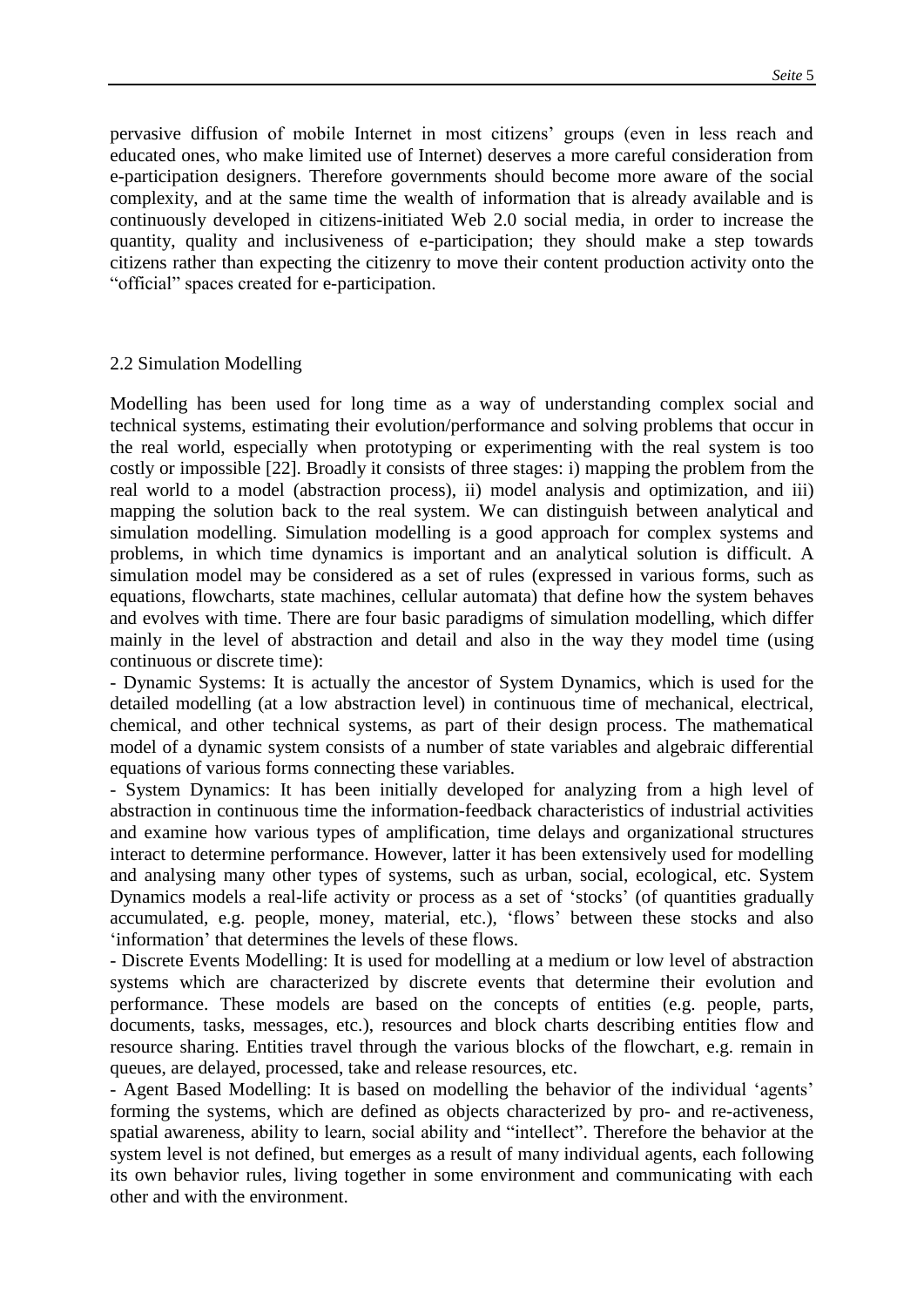From these four basic paradigms of simulation modelling Systems Dynamics (being described in detail in [20], [23], [24]) seems more appropriate for analyzing public policies, since this usually i) requires high level views of complex social or economic systems in continuous time, and ii) such systems include various individual processes with "stocks" (e.g. users and non-users of various services or new technologies, employed and unemployed citizens, citizen groups of various income levels, etc.) and "flows" among them, which are influenced by public policies. For this reason Systems Dynamics has been successfully used in the past for estimating the evolution of a number of critical variables for society, such as unemployment, economic development, taxation income, technologies penetration, pollution, poverty, etc. and for the analysis of various types of public policies, e.g.  $[25] - [31]$ . Systems dynamics focuses on understanding initially the basic structure of a system and then based on it understanding the behavior it can produce (e.g. exponential growth or S-shared growth of the basic variable). This is done through six basic steps: definition of the system/problem boundary, identification of the most important stocks and flows that change these stock levels, identification of variables that impact these flows, identification of the main feedback connections between variables and loops, formation of the equations of the model, simulation of it and finally analysis of the results. Such an approach can be very useful for analyzing the effects of various policy options on society and economy.

#### **3. Methodology Fundamentals**

The proposed methodology in based on the background and foundations presented in the previous section, and brings together two well established domains: the mashup architectural approach of web 2.0 for creating web applications (gadgets) and the methodology of simulation modelling for analyzing complex systems behaviour. Its main objective is to design, develop and deploy a prototype central toolset that will allow policy makers to create graphically micro-applications, which are then going to be deployed in many different web 2.0 social media (each of them can have a different audience, so that we can finally reach appropriate groups of citizens, which are quite different from the ones who visit and use the official government-initiated e-participation websites) in order to convey policy messages to their users and interact with them. Similarly to the approach of gadget applications in web 2.0 – i.e. using data and services from heterogeneous sources to create and deploy quickly applications that provide value added services – the project introduces the concept of "Padget" (Policy Gadget) to represent a micro web application that combines a policy message with underlying group knowledge in social media (in the form of content and user activities) and interacts with end users in popular web locations (such as social networks, blogs, forums, news sites, etc) in order to get and convey their input to policy makers.

In particular, as we can see in Figure 1 a Padget is composed of four elements:

• A policy message, which could be a public policy in any stage, e.g. a policy white paper, a draft policy plan, a legal document under formulation, a law in its final stage, an EU directive under implementation, etc.

• An interface that will allow users to interact with the policy gadget; this interface will be relevant to the Padget objective – for example it may give users the capability to access policy documents, be informed on relevant news, stipulate opinions, vote on some issues, upload material, tag other people opinions or content as relevant, get location based information, etc.

• Relevant group knowledge, in the form of relevant content and users' activities that have been produced in external social media, forums, blogs, wikis, social networks, etc., which concerns the above policy, is properly annotated in order to indicate its relation with a particular web 2.0 location and constitutes the context of the Padget.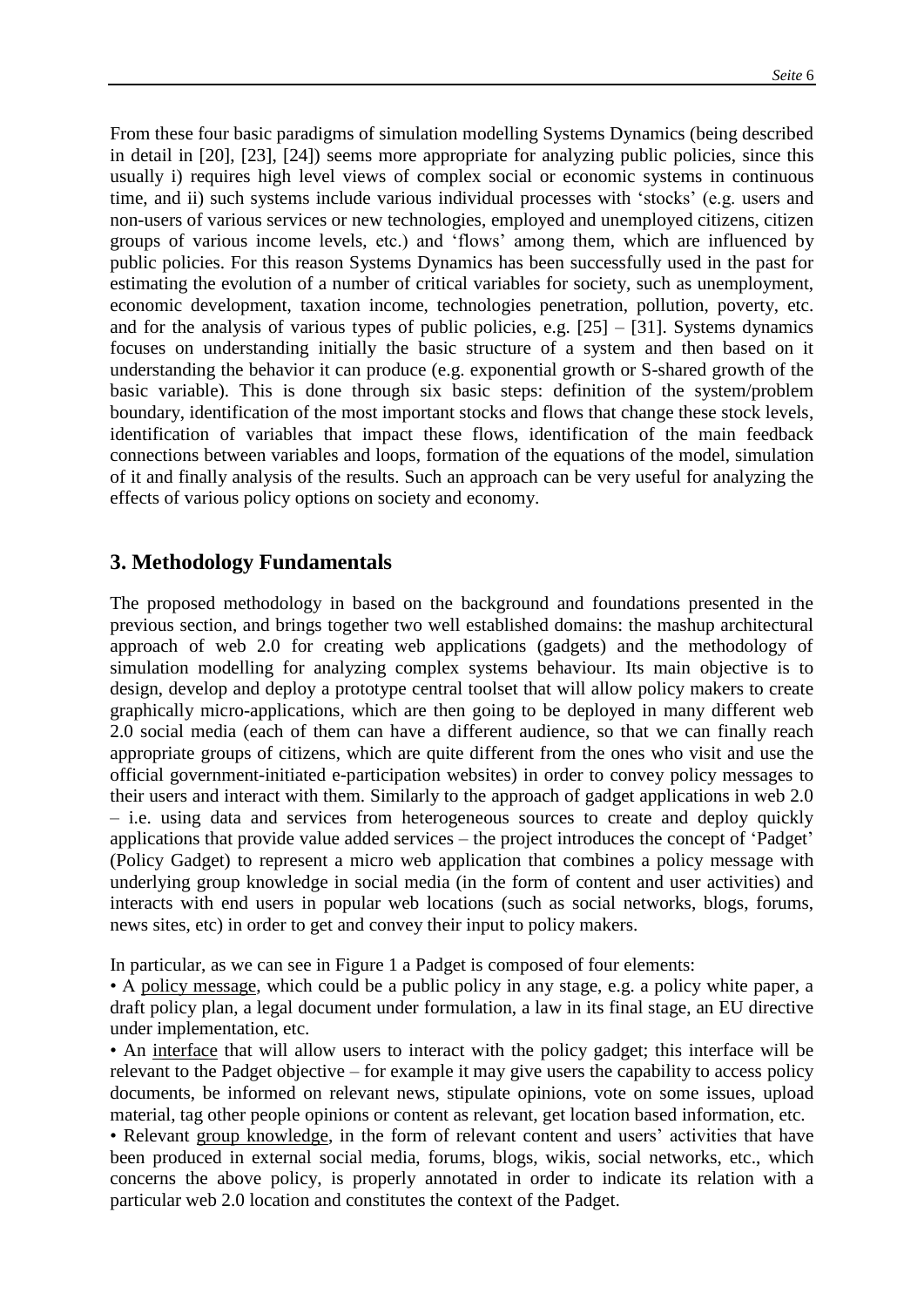• A decision support model, which includes simulation modelling methods and tools (such as Systems Dynamics), using as input the above data from the interaction of the Padget with the public, and giving as output the effect of specific policies on critical performance indicators that are of interest to the policy maker.

Additionally, any Padget will include a privacy statement informing the citizen as a potential user about what kind of personal data will be collected, how it will be used and processed, and what will happen to it after the expiration of the Padget.



**Figure 1: The elements of a Padget**

Such a Padget can be deployed in many different web 2.0 social media. In particular, we are going to target the following categories of media (and from each category choose the most appropriate ones taking into account the particular public policy under discussion and the audience we would like to involve in the discussion):

- Platforms for Communication, such as Blogs, Internet forums, Presence applications, Social networking sites, Social network aggregation sites and event sites.

- Platforms for Collaboration, such as Wikis, Social bookmarking (or Social tagging) sites, social news and Opinion sites.

- Platforms for Multimedia and Entertainment, Photo sharing, Video sharing, Livecasting and Virtual World sites.

- Platforms for News and Information, such as Goggle News, Institutional Sites with high number of visitors (i.e. EU, Human Rights and WWF sites) and newspaper sites.

- Platforms for Policy Making and Public Participation, such as governmental organisations forums, blogs, petitions, etc.

Each of them usually provides open APIs in the form of Web services for communicating with it; these programming interfaces are characterized by their simplicity and are often based on existing standards such as HTTP, URL/URI, XML, etc. The application field of Web services is very extensive, but in the context of Web 2.0 are mainly used REST web services. The reason for this is that in web2.0 the Internet is viewed as a collection of resources, which can be easily retrieved or manipulated with REST-based interfaces.

With respect to the decision model, it should be mentioned that it will receive as input the alternative policy scenarios and actions that have been planned by decision makers in combination with existing data referring to the policy issue (studies, statistical data, background information) and also data gathered by Padgets' interaction with end users (opinion polls, survey results etc.) e.g. referring to the adoption rate of the planned policy actions among citizens and other stakeholders. Based on the operation of a simulation engine, embedded in the Padget decision model the potential policy outcomes will be estimated in a hypothetical basis of applying them over a specific time period. These outcomes, after aggregation with existing background information about the particular policy issue, will be used as input for simulating policy actions related to the next steps of the policy making process; this procedure is going to be repeated several times (according to the alternative policy scenarios duration and the policy making process stages), creating thus several loops,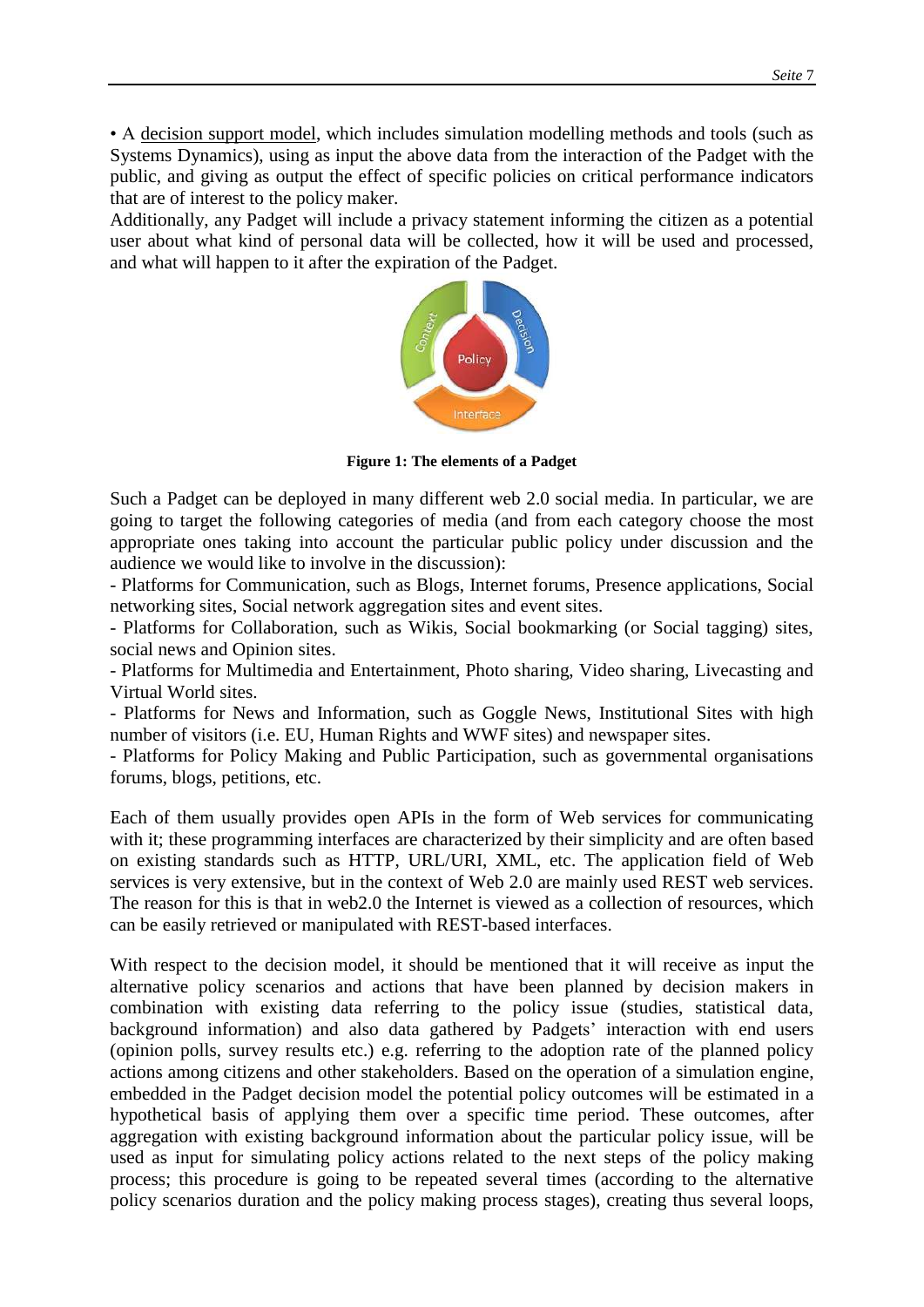in order to end up to the final outcomes and impact of each policy scenario and finally give the decision makers a basis for making the best possible decision. This will also enable the development of hybrid scenarios and policies if needed, in order to manage the particular social problem or need in a better way.

### **4. Central Platform Architecture**

The central platform will provide capabilities for creating graphically Padgets and deploying them in many different Web 2.0 media. Its architecture is shown in Figure 2: it consists of several modules, which are partly dependent on each other and easily expandable. These modules can be divided into two categories: the first one includes internal and "non-visible" modules, such as the composition module, while the second category includes "visible" modules responsible for the interaction with the Padgets designers and administrators, such as the Web module and REST-module.



**Figure 2: Architecture of the central platform**

In particular the main modules of the central platform are:

Semantic Module: In this module the new language for semantic service description will implemented; all semantic information will be stored in a database, so this module provides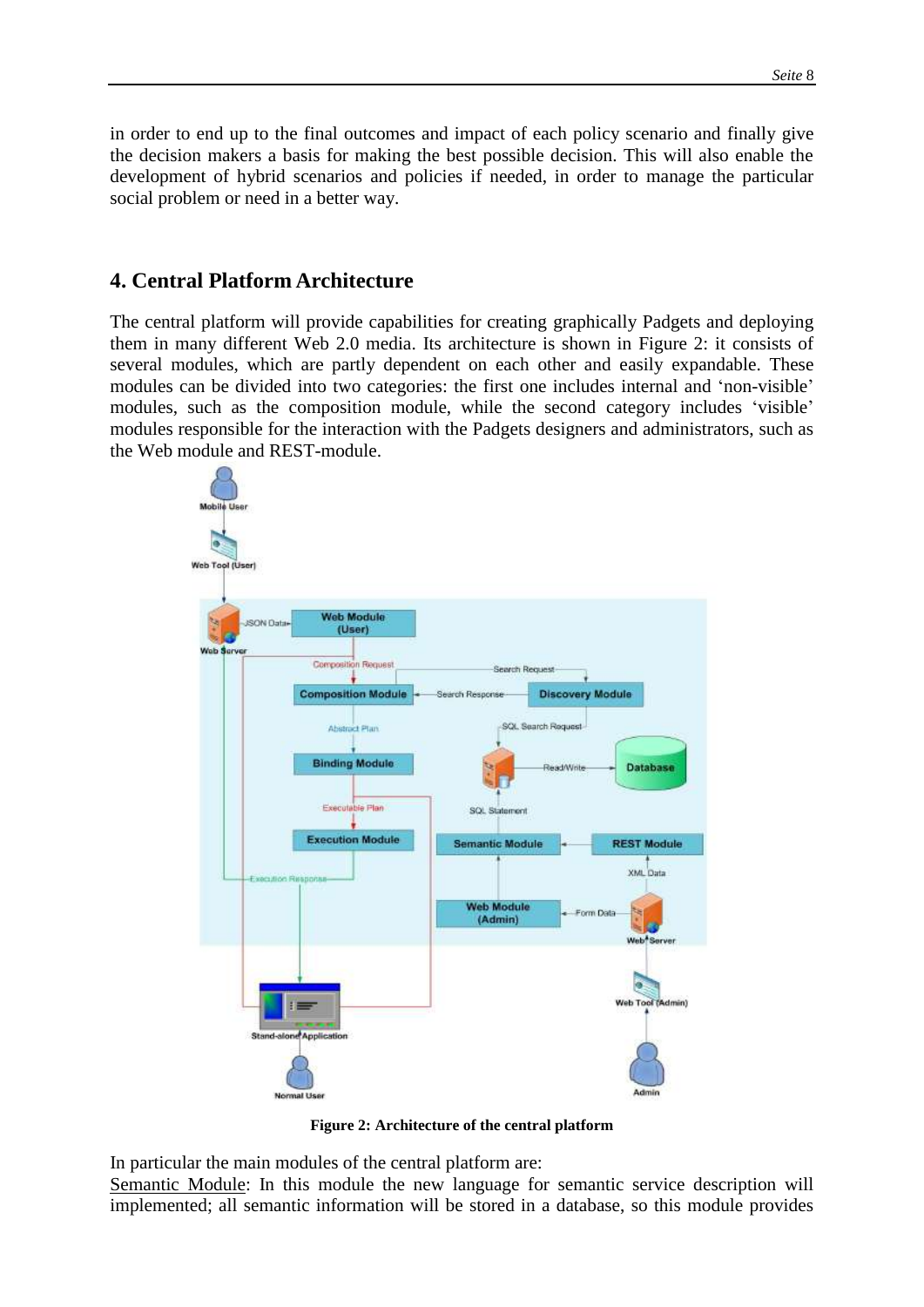an interface for managing the semantic information in the database.

Discovery Module: The main task of this module is to find all services, which fit to a request (search request); thereby different search strategies can be implemented.

Composition Module: This module is implementing a scheduling algorithm for automatic service composition; it ttries to create all plans for a request (Request Composition), which are leading to a goal. In order to complete its task, this module communicates constantly with the discovery engine and sends in each composition step a search query.

Binding Module: This module converts abstract plans into executable plans (executable plan); for this purpose it searches and integrates specific services.

Execution Module: It receives as input the plans from the previous module and executes them.

Web Module: This module provides a web interface to communicate with the system. On theclient side the user can create a Padget graphically via a Web-Tool, which will be transformed in a suitable format and send to the server. On the server side the Web module receives the request and forwards it to the Composition-module. Then comes the binding module, and at the end the execution module. The Padget is shown on the client side.

REST Module: This module provides a RESTfull interface, which can communicate to theSemantic module.

Standalone Application: Is an installable application with a graphical interface to create and deploy Padgets in blogs, wikis and communities.

## **5. An Application Scenario**

A simple and typical application scenario of the proposed methodology in the policy making processes, based on the use of the above central platform, would start from a policy maker or policy making group wanting to "harvest society"s input" in order to take decisions about a future policy to be introduced, or to evaluate whether an already implemented policy aligns with the society or needs modifications. The steps to be taken are shown in Figure 3:



**Figure 3: Steps of a typical application of the proposed methodology**

I) The policy maker uses the platform capabilities to Design an appropriate Padget through a graphical drag-and-drop user interface, similar to the one of existing mashup editors for creating gadget applications. In this phase the policy maker uses the graphical interface to put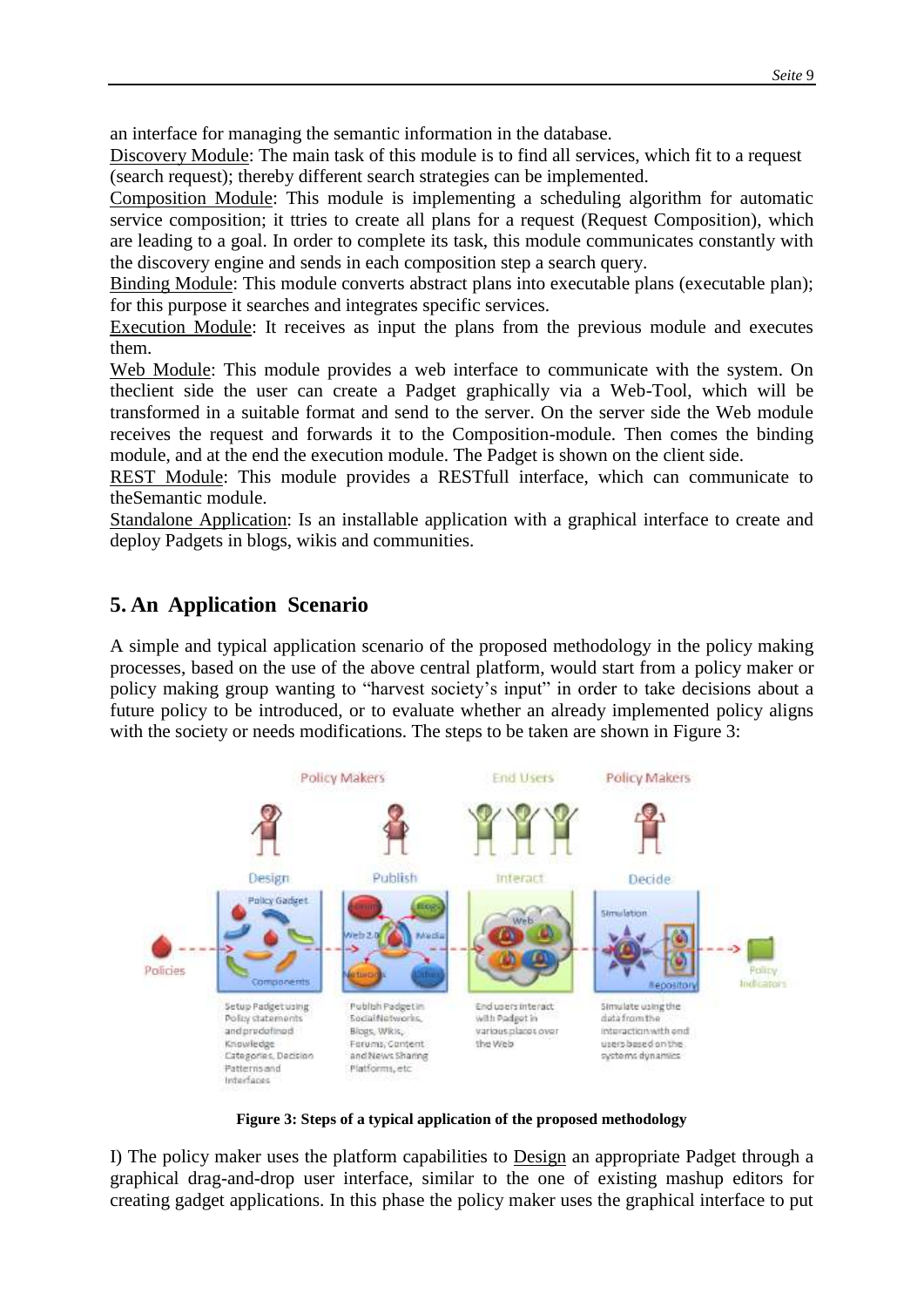together the policy, context and decision model of the Padget, and also the security requirements in terms of access restrictions to content as well as a suitable interface for interacting with end users.

II) The Padget is then Published via the platform to a number of appropriate (in terms of the audience we want to consult for the particular public policy) Web 2.0 social media and becomes available to the public. There will be a variety of choices for deploying the Padget through the central platform according to the its objective and targeted audience. For example it can be deployed to a social network in the form of a specific policy application, as an embedded petition, poll or social tagging application in the sidebar of a popular blog, wiki or forum, or even in the platform"s own registry. The objective of having such multiple choices is to enable the policy maker to make each policy gadget available to the largest possible audience.

• The Padget Interacts with the public in all these web locations. This means that users can access it, see its policy message, access the related content and using the Padget"s interface interact with it, i.e. relate stipulate opinions, add material, vote and even create relations to other existing similar Padgets. The above will be performed in a privacy preserving manner and in accordance with the privacy preferences of the user and the privacy policy specified for the Padget.

• At the last stage the Padget helps the policy maker to Decide and form a better understanding of the public policy at stake, based on the data collected through the interaction of the Padget with the end users in all the above Web 2.0 social media. For this purpose simulation modelling techniques and tools will be used, such as System Dynamics, which will use as input the data from the interaction of the Padget with the public and simulate how the specific policy (or even a number of alternative policies) will affect a number of critical performance/effectiveness indicators.

### **6. Conclusions**

In the previous sections, a methodology has been described allowing the systematic and centralised exploitation of the "emerging" Web 2.0 social media in combination with the "traditional" simulation modelling techniques and tools in order to support participatory policy making activities. It is based on the creation of web micro-applications (termed as Policy Gadgets - Padgets) and their deployment to a number of appropriate Web 2.0 social media; these Padgets will convey a policy message to the users of these media and will interact with them. The data to be collected through this interaction will be used as input for simulation modelling, which will estimate the performance and effectiveness of the alternative policy options in terms of a number of critical measures, so that finally the policy makers are supported in selecting the appropriate options or even create better hybrid ones.

The proposed methodology allows for a broader, deeper and more inclusive citizens' eparticipation in the formulation of significant public policies, by taking advantage of the emerging and highly used web 2.0 social media and involving various different groups who do not usually visit the official e-participation stages of government organizations. It addresses the problem of the high heterogeneity of citizens in terms of political interests, educational level and technological skills, which does not allow an e-participation platform "for all" to be developed. This novel e-participation approach enables the government to make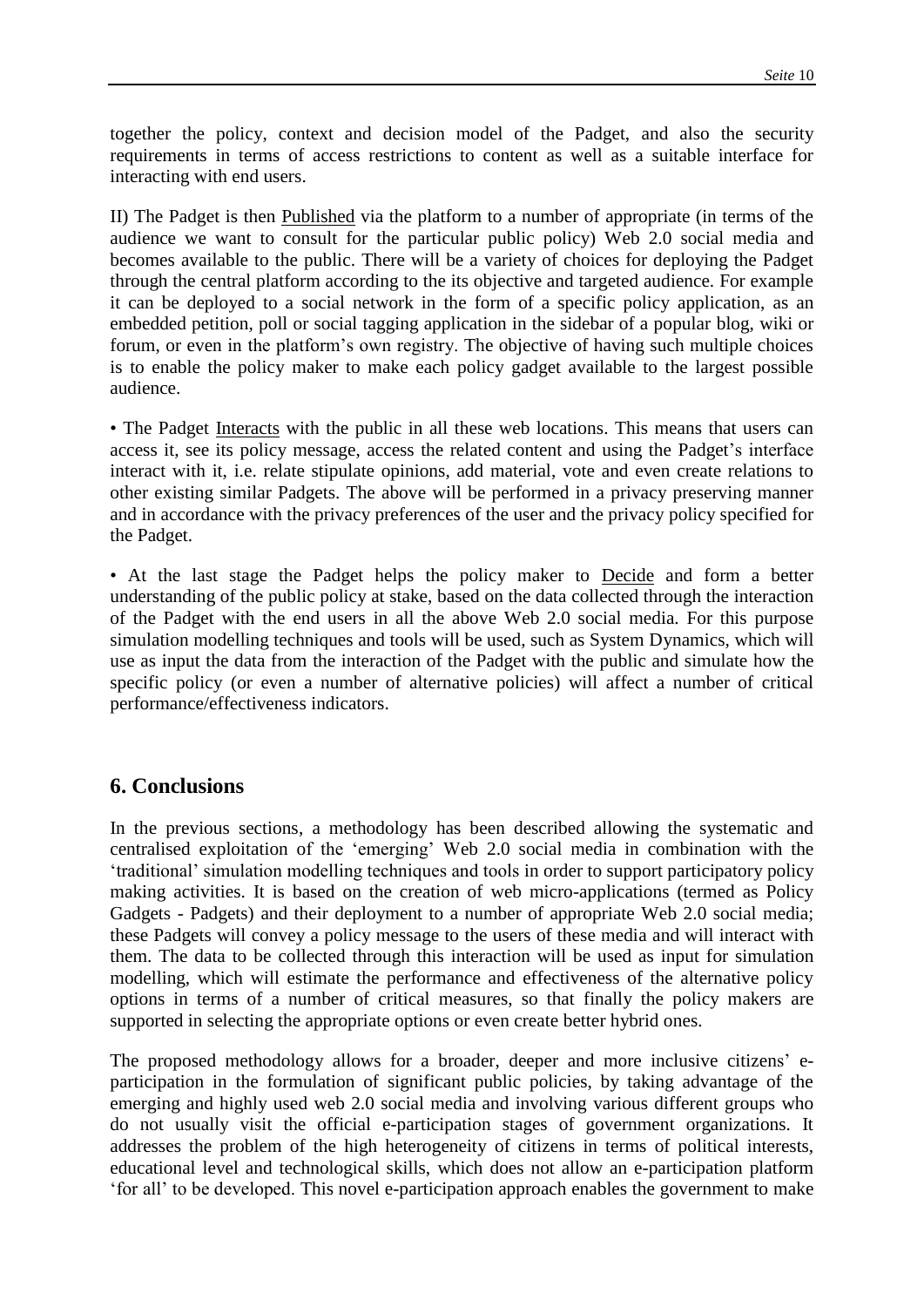a step towards citizens, going to the web locations each group is using for interaction, rather than expecting the citizens to move their content production activity onto the "official" spaces created for e-participation. In this way more valuable "tacit knowledge" on important social problems and needs, and policy options for addressing them, which is possessed by various stakeholders can be transformed into 'explicit (codified) knowledge', and used by governments for designing better public services and policies.

This methodology will be further validated in the PADGETS project supported by the European Commission. For this purpose initially an analysis will be made of the domain of Web 2.0 social media for news sharing, social networking, publishing and broadcasting, communication and collaboration, followed by identification of standards, interfaces and APIs that allow for interacting with these platforms and tools. Based on the conclusions of these analyses the detailed design will be finalised of the central platform for creating and deploying Policy Gadgets as well as of the ways of exploiting Padgets for providing decision support to policy makers and enabling a more socially-rooted, citizen-centric policy making. Finally the proposed methodology and the above technological tools will be validated through a number of pilots in real life conditions, so that their added value in the policy making process can be assessed and the possible improvements can be designed.

### **References**

- [1] H. W. J. Rittel and M. M. Weber, Dilemmas in a general theory of planning, Policy Sciences, vol. 4, 1973, 155-169.
- [2] S. Buckingham Shum, The Roots to Computer Supported Collaborative Argument Visualization, in: P. A. Kirschner, S. Buckingham Shum, C. S. Carr (eds.), Visualizing Argumentation: Software Tools for Collaborative and Educational Sense-Making, Springer Verlag, London, 2003.
- [3] R. Girle, D. Hitchcock, P. McBurney and B. Verheij, B., Decision Support for Practical Reasoning: A Theoretical and Computational Perspectiv, in C. Reed and T.J. Norman (eds), Argumentation Machines: New Frontiers in Argument and Computation, Kluwer Academic Publishers, Dordrecht, The Netherlands, 2003, 55-83.
- [4] N. Karacapilidis, E. Loukis and S. Dimopoulos, Computer-supported G2G collaboration for public policy and decision making, Journal of Enterprise Information Management, Vol. 18, No 5, 2005, 602- 624.
- [5] I. Nonaka, A Dynamic Theory of Organizational Knowledge Creation, Organization Science 5(1), 1994, 14-37.
- [6] P. Cohendet and W. E. Steinmueller, The Codification of Knowledge: a Conceptual and Empirical Exploration", Industrial and Corporate Change, 9(2), 2000, 195-209.
- [7] C. Pateman, Participation and Democratic Theory, 1970, Cambridge, University Press
- [8] B. Barber, Strong Democracy*,* 1984, Berkeley, University of California Press.
- [9] D., Held, Models of Participation, 1987 Cambridge, Polity Press.
- [10]G. Rowe and L. J. Frewer, Public Participation Methods: A Framework for Evaluation, Science, Technology & Human Values, 25(1), 2000, 3-29.
- [11]G. Rowe and L. J. Frewer, Evaluating Public-Participation Exercises: A Research Agenda, Science, Technology, & Human Values, 29(4), 2004, 512-557.
- [12]Organization for Economic Co-operation & Development (OECD), Engaging Citizens Online for Better Policy-making, Policy Brief, Paris, 2003.
- [13]Organization for Economic Co-operation & Development (OECD), Promise and Problems of e-Democracy: Challenges of Online Citizen Engagement, Paris, 2004.
- [14]A. Macintosh, Characterizing E-Participation in Policy Making, in: Proceedings of the 37th Hawaii